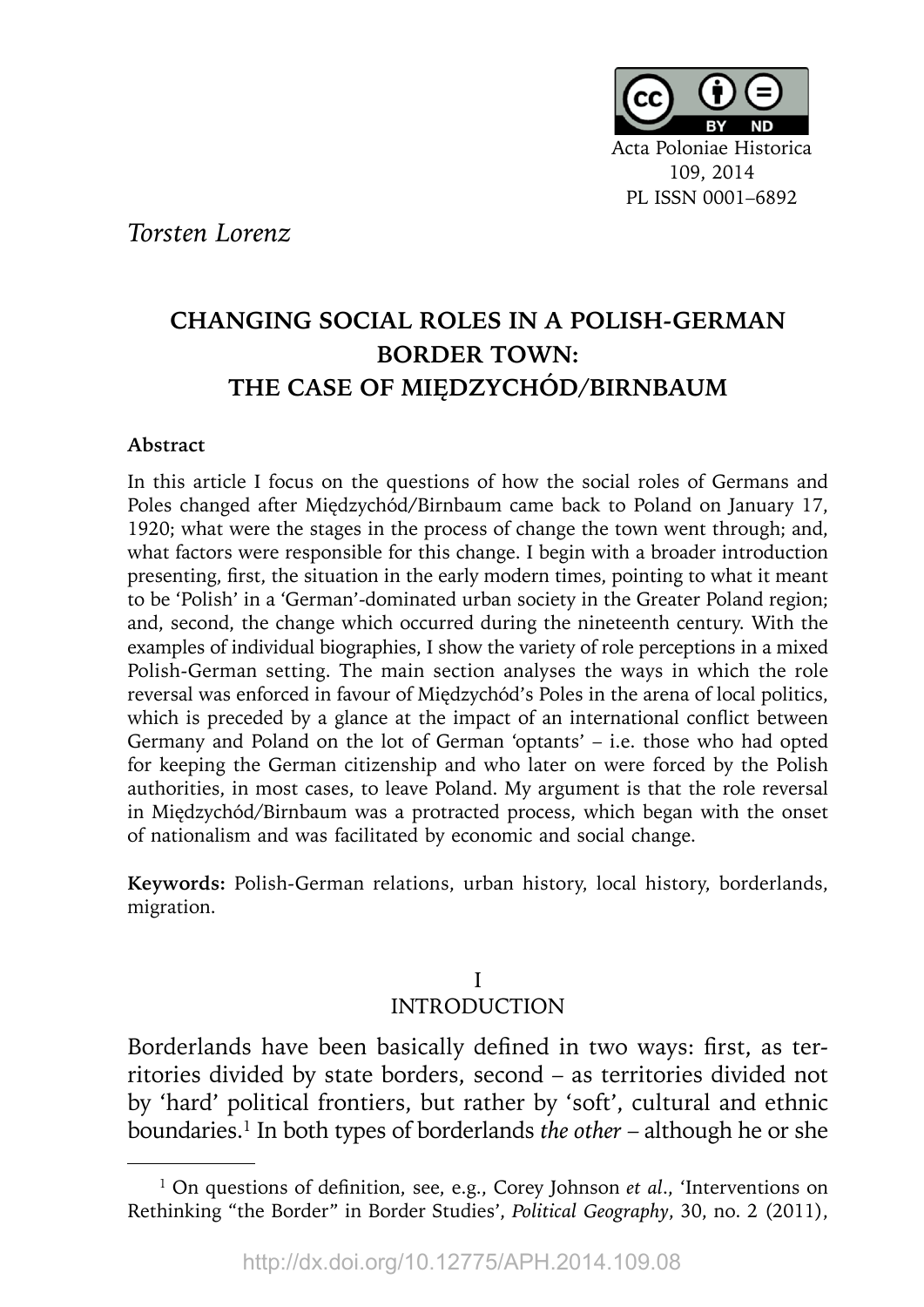might be on the other side of a political border – is near, is part of thinking, imaginations, and of everyday life. The proximity of *the other* is a basic component of self-definition of individuals or groups, like nations. The presence of difference in everyday life, conflict, coexistence, and cooperation contributes to the definition of roles in borderlands between different cultures.

Międzychód/Birnbaum is an interesting case of borderland, because in history it belonged to both of the above types: when it was part of Poland (until 1793 and again since 1920), it was situated near the border between Brandenburg-Prussia and Poland's Poznań Voivodeship, when it was part of Prussia (1793–1920), it was reduced to an ethnic borderland between Germans and Poles within the same state. It was a (linguistically) German-dominated town in a (linguistically) Polish-dominated rural surrounding. While the town was ruled by a German-Jewish bourgeoisie, Poles – being small in numbers – were an underprivileged group over the centuries; and, this virtually lasted until the town returned to Poland in January 1920. This change of state affiliation provided a major impact for a change of roles between Germans and Poles, but it was not the only one, because nationalism, as well as economic and social change, had already altered roles and role expectations since the last third of the nineteenth century. Moreover, when one takes a look at the social relations in Międzychód/Birnbaum after 1920, it becomes apparent that social roles played by local Germans and Poles did not change completely. It was, rather, a process that took some years, was partly negotiated, went through a transitional stage, but the final result was enforced by the Poles in the arena of local politics.

The fact that Międzychód belonged to the Polish state since 1920 changed the rules of the game fundamentally, but the *longue dur*é*e* of ethno-social roles practiced over the centuries and well-functioning (through socially constricted) German-Polish networks averted a sudden change. It was only in the dense situation of international conflict that a 'new' Polish elite of (petty-)bourgeois origin, which had arrived in Międzychód only recently, managed to enforce their role

<sup>61–9;</sup> Józef Chlebowczyk, *O prawie do bytu małych i młodych narodów. Kwestia narodowa i procesy narodotwórcze we wschodniej Europie środkowej w dobie kapitalizmu (od schyłku XVIII do początków XX w.)* (2nd edn., Warsaw and Cracow, 1983); Fredrik Barth (ed.), *Ethnic groups and boundaries: The social organization of culture difference* (Bergen and London, 1969).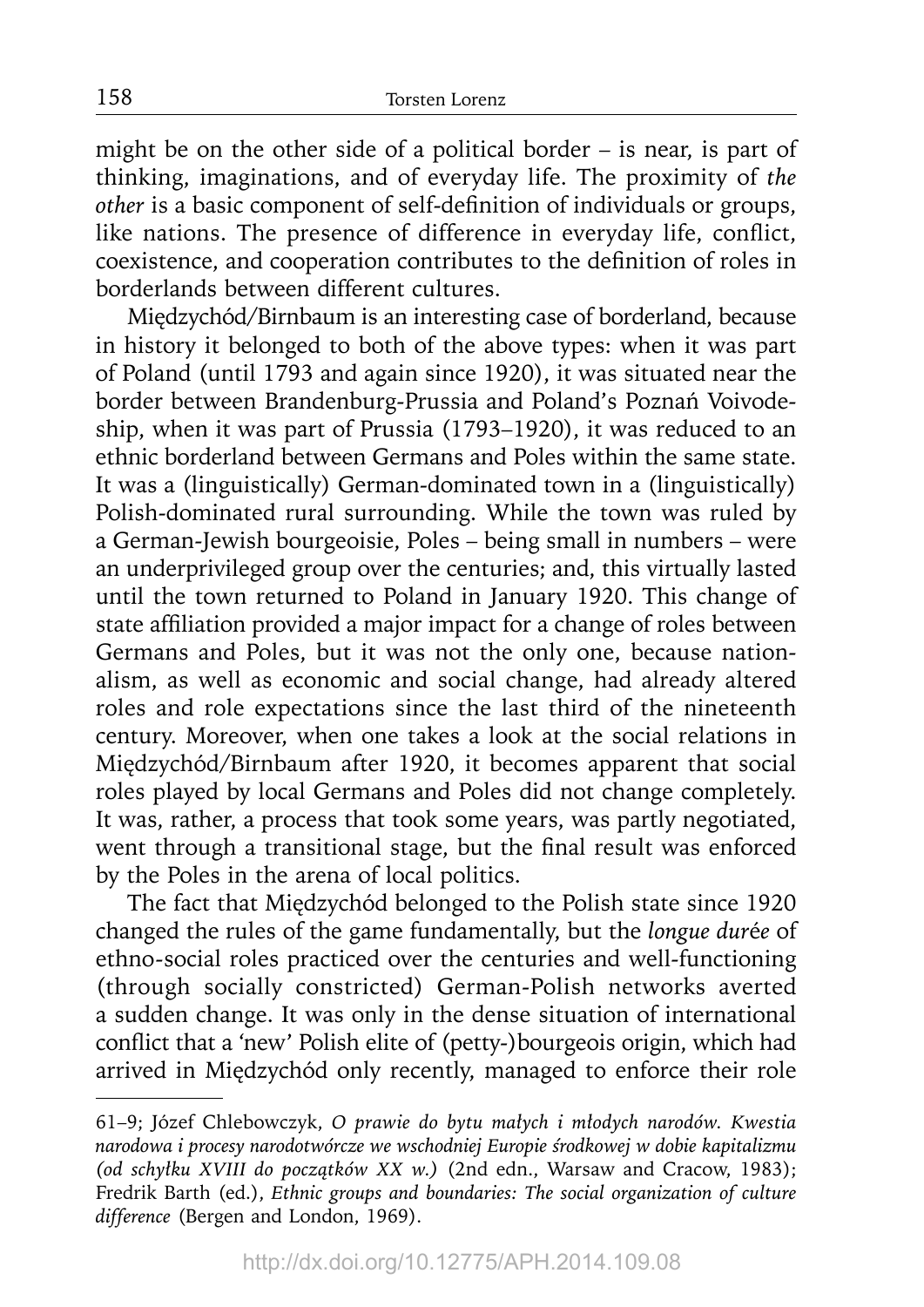expectations. My understanding of social roles is influenced by the 'interactionist' approach, pioneered by George Herbert Mead, for whom social roles of one individual may only exist in interaction with roles played by other individuals. In this sense, social roles of individuals or groups are dependent on each other and being *negotiated* between individuals and groups, no matter whether they are *negotiated* on an equal basis or, rather, *enforced* on the basis of unequal power relations.<sup>2</sup>

#### II

## MIĘDZYCHÓD/BIRNBAUM IN THE EARLY MODERN AND MODERN PERIOD

Międzychód/Birnbaum was mentioned for the first time in 1378 as *Mezichod*; in 1400, it appeared in a document as an *oppidum* (town).3 In the middle of the sixteenth century it belonged to the General Starost of Greater Poland Jakób Ostroróg, who in 1553 converted to Protestantism (Bohemian Brethern), later to Jan Ostroróg, who reconverted to Catholicism. In 1597, the town was sold to the Protestant family Unruh, who was in its possession for almost the following two centuries.4 This Silesian family led a development policy intended to increase their income and built up a clothing craft. They recruited professionals mainly from Greater Poland (Wielkopolska), but also from the neighbouring regions: Silesia and Brandenburg.5

4 Arthur Rhode, *Geschichte der evangelischen Kirche im Posener Lande* (Marburger Ostforschungen, 4, Würzburg, 1956), 75; Max Radtke, *Dreihundert Jahre unter Gottes Schutz im Lichte des Evangelii. Versuch einer Geschichte der evangelischen Kirchengemeinde Birnbaum seiner durch 25-jährige Arbeit in Liebe ihm herzlich verbundenen Gemeinde gewidmet zur Feier ihres 300-jährigen Kirchenjubiläums von M. Radtke, Oberpfarrer und Superintendent* (Birnbaum, 1900), 11–13.

5 The data in Csaba J. Kenéz (ed.), *Das Bürgerbuch von Birnbaum 1668–1853*  (Wissenschaftliche Beiträge zur Geschichte und Landeskunde Ostmitteleuropas,

<sup>2</sup> George H. Mead, *Mind, Self and Society: From the Standpoint of a Social Behaviorist* (Chicago, 1934).

<sup>3</sup> Theodor Wotschke, 'Die Notlage der Birnbaumer Erbherrschaft im 18. Jahrhundert', *Historische Monatsblätter für die Provinz Posen*, xvii, 4 (1916), 45–51; for the history of Międzychód in the early modern period, see also Helga Schultz, 'Die Bürger von Birnbaum', in *eadem* (ed.), *Preußens Osten – Polens Westen. Das Zerbrechen einer Nachbarschaft* (Frankfurter Studien zur Grenzregion, 7, Berlin, 2001), 18; and, Torsten Lorenz, *Von Birnbaum nach Międzychód. Bürgergesellschaft und Nationalitätenkampf in Großpolen bis zum Zweiten Weltkrieg* (Frankfurter Studien zur Wirtschafts- und Sozialgeschichte Ostmitteleuropas, 10, Berlin, 2005), 35–6.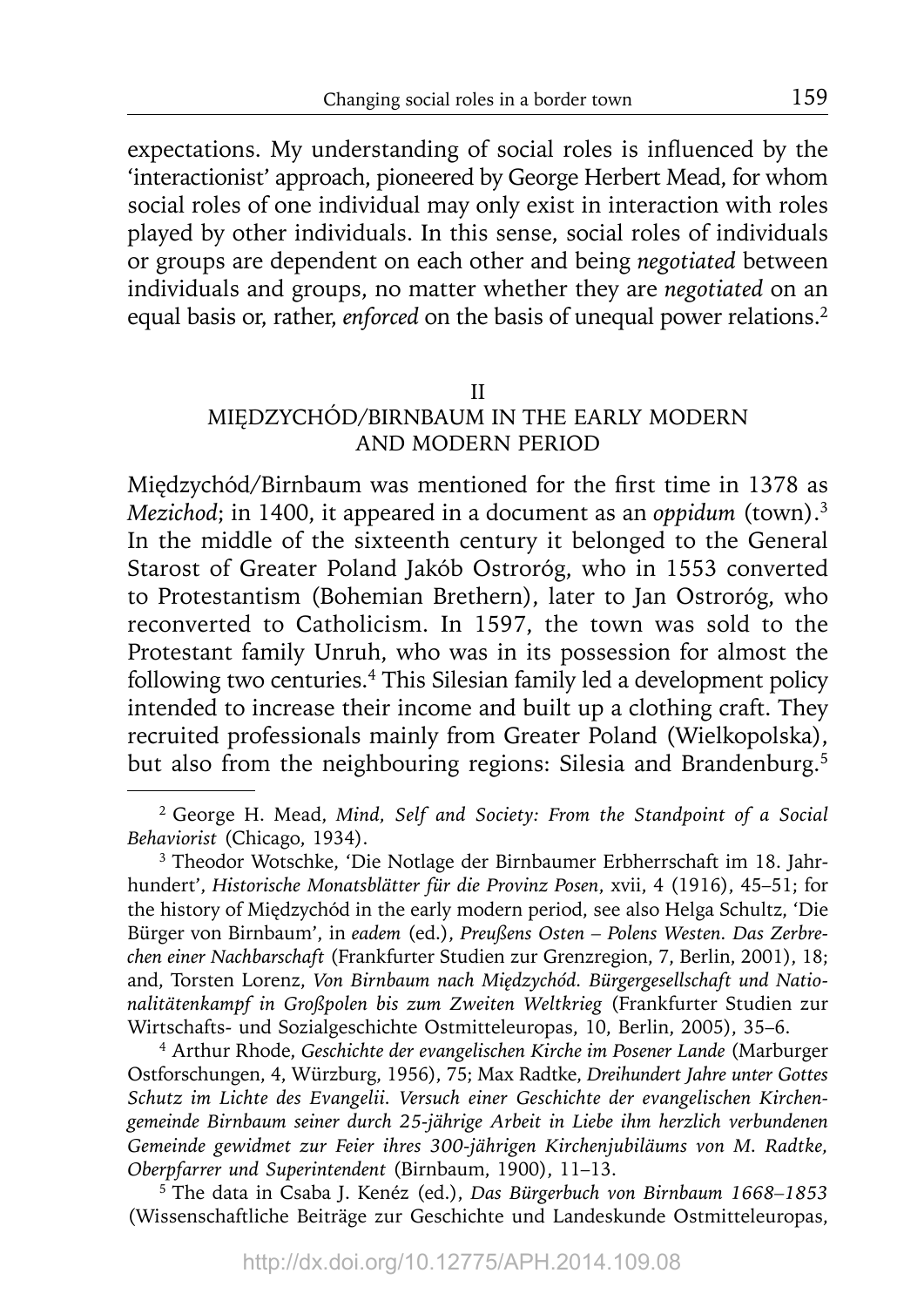Since those specialists were mostly German-speaking, including the Jewish tradesmen, we might say that the majority of townsmen were of a long-standing German background, while Poles were an exception in the ranks of the burghers.

However, we know of some Poles who have been recognised as equal members of the town's upper strata.<sup>6</sup> Jan Tucholczyk, for instance, a tailor of Roman Catholic faith, who became a burgher of Międzychód in 1722, later became the eldest of the local brewer's guild. Tucholczyk must have been a wealthy men, because in order to become a member of both corporations, he had to pay each of them a yearly income. Tucholczyk's advance had been, however, dependent on his social statuses as a burgher and member of bourgeoisie, his economic wealth, and fulfilment of certain expectations from members of these groups. His Polish origin did not play a particular role; neither did his Catholic faith. This general pattern – the possibility of social advance in exchange for complying with the socially defined role expectations – remained intact well into the nineteenth century.

This pattern remained basically unchanged, and unchallenged – neither by the Prussian annexation of Międzychód in the Second Partition of Poland in 1793, nor by the social and economic change that affected the town during the nineteenth century. First, the town had its clothing craft industry destroyed, and underwent reagrarisation as a result of the border changes and border regimes introduced after the Vienna Congress:7 Birnbaum lost its markets in the eastern parts of Poland, which were now barred by high customs duties imposed by Russia. Moreover, many clothiers left for the region of Lodz, attracted by privileges granted by the Russian authorities, who intended to develop a clothing industry.<sup>8</sup>

8 On Russian economic policy in the Kingdom of Poland after the Congress of Vienna, see Jerzy Jedlicki, *Nieudana próba kapitalistycznej industrializacji. Analiza państwowego gospodarstwa przemysłowego w Królestwie Polskim XX w.* (Warsaw, 1964); Jonas Scherner, *Eliten und wirtschaftliche Entwicklung. Kongresspolen und Spanien im* 

160

<sup>115,</sup> Marburg, 1982), *passim*, are analysed in Schultz, 'Die Bürger von Birnbaum', 19; and, Lorenz, *Von Birnbaum nach Międzychód*, 36–7.

<sup>6</sup> Tucholczyk's story is told in Schultz, 'Die Bürger von Birnbaum', 23–4.

<sup>7</sup> Geheimes Staatsarchiv Preußischer Kulturbesitz (hereinafter: GhStAPK), I. HA, Rep. 77, Tit. 1605, no. 2, Die Stadt Birnbaum. Die Verwaltung der Communal-Angelegenheiten und die Anstellung der Communal-Beamten in der Stadt Birnbaum 1833–1902, Letter to the Prussian Minister of the Interior, von Brenn, Berlin, 10 Feb. 1833.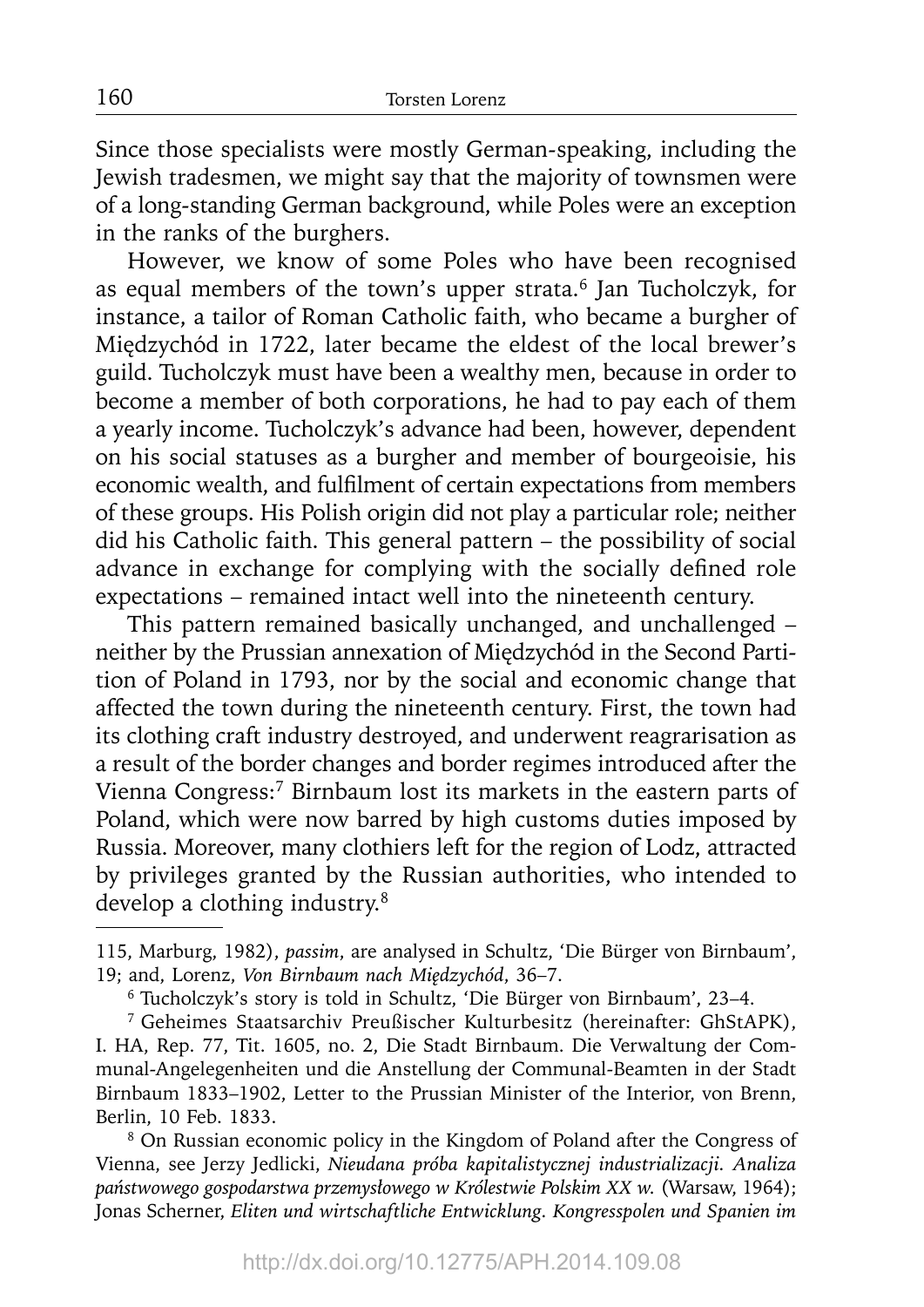It was rather the combined dynamics of nationalism and economic development, with their social implications, that led to a change in role patterns: nationalism established culture, or, more exactly, language as a marker of social belonging and – with the help of a public sphere under development – attached ethnic labels to social status and created and spread new role expectations, which slowly but surely embraced Birnbaum in the second half of the nineteenth century. However, the 'old' patterns prevailed, unless the combined dynamics of economic, demographic, and social change in Birnbaum overthrew them completely in the aftermath of WWI.

A marked change became, however, visible since the 1870s/80s, when brickworks, machine factories, *etc.*, were being established in Birnbaum.9 The town's population doubled, from around 1,700 in 1793 to 3,500 in 1900. Most of the immigrants were Poles, while Germans and Jews (the latter almost vanished between 1848 and 1914) tended to leave the region for work in the western parts of Germany or in the New World. After 1900, the Germans were losing ground even in the social respect: as a result of settlement and upward mobility of Polish people, the Polish petty bourgeoisie, composed of craftsmen and tradesmen, were establishing themselves in Birnbaum, because they could count on an ever growing Polish customer base.<sup>10</sup>

An interesting figure – analogous to that of Jan Tucholczyk almost 200 years earlier – is the butcher Walenty Bogajewicz, who in 1900 came from Pinne (Pniewy) to Birnbaum, where he bought the wellestablished shop of the German butcher Weber.<sup>11</sup> He became member of the local butcher's guild, earned respect among his local colleagues

*<sup>19.</sup> Jahrhundert* (Münsteraner Beiträge zur Cliometrie und quantitativen Wirtschaftsgeschichte, Münster, 2001), 154–6; Albert Breyer, *Deutsche Tuchmachereinwanderung in dem ostmitteleuropäischen Raum von 1550 bis 1830* (Leipzig, 1941). For a more detailed account on the developments in Birnbaum, see Lorenz, *Von Birnbaum nach Międzychód*, 45–9.

<sup>&</sup>lt;sup>9</sup> For more details on the demographic, economic and social development until WWI, see Lorenz, *Von Birnbaum nach Międzychód*, 105–16.

 $10$  The changes in the structure of the population are reflected in, i.e., Archiwum Państwowe w Poznaniu (hereinafter: APP), Akta Miasta Międzychód (hereinafter: AMM), 6, Hauptverwaltungsberichte 1896–1913.

<sup>&</sup>lt;sup>11</sup> APP, Landratsamt Birnbaum (hereinafter: LAB), 3589, Die Einkommensteuer-Veranlagung des Fleischermeisters Valentin Bogajewicz zu Birnbaum 1901–1914; for more on Bogajewicz and the role of the guilds in Birnbaum/Międzychód, see Lorenz, *Von Birnbaum nach Międzychód*, 190–2.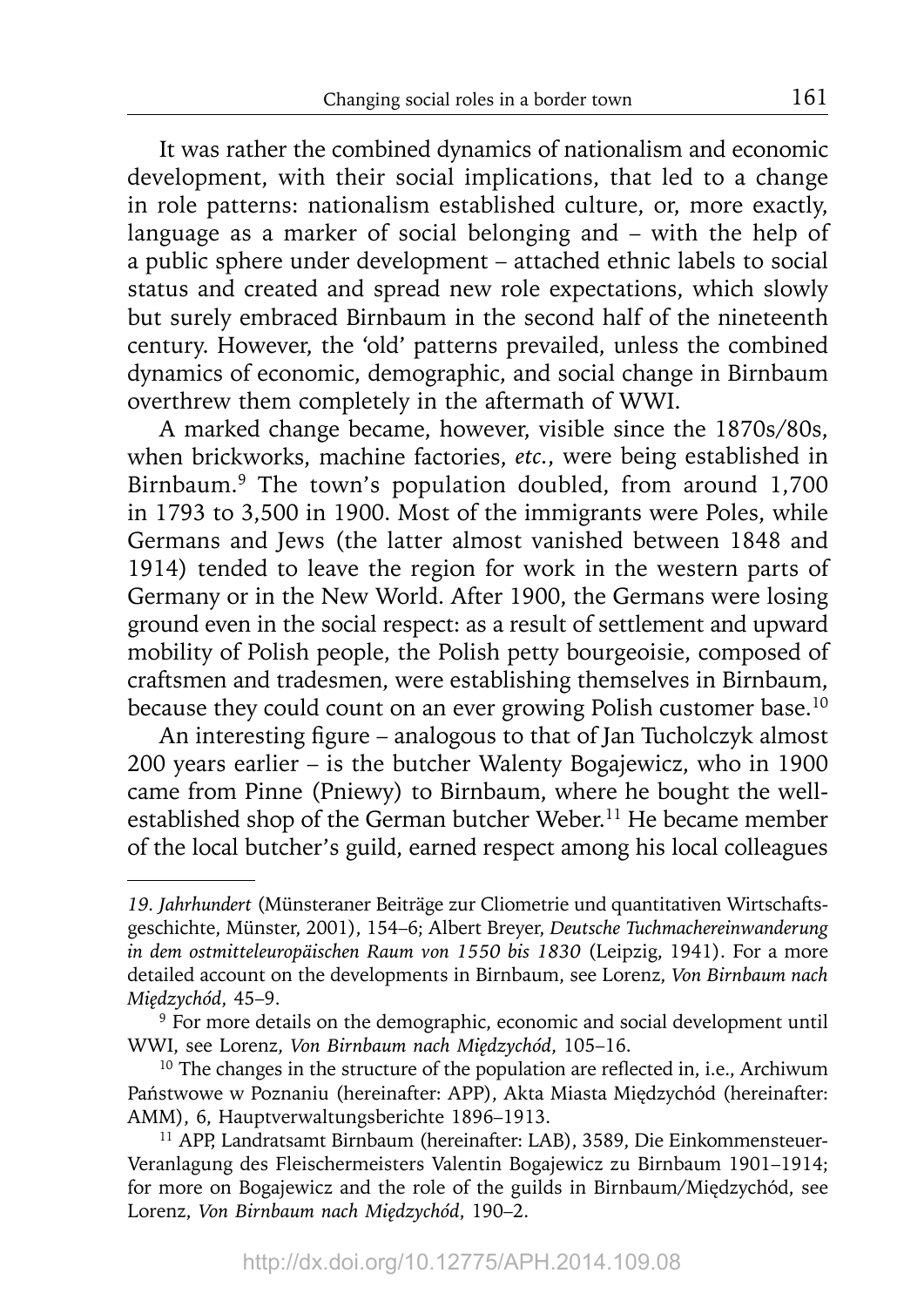and finally, in 1927, was elected the guild's chairman.<sup>12</sup> By 1912, Bogajewicz had become member of the Polish electoral committee in the campaign for the German parliament.<sup>13</sup> In local politics, however, Poles until 1918 could never really compete with Germans, because the electoral law favoured the wealthier part of the population – which in that case meant the Germans.<sup>14</sup>

Although *de facto* discriminated in many respects, Poles were being treated by the ruling elite of Birnbaum as members of the local community – though in a paternalistic manner: every time when being asked by the state authorities, the mayors downplayed the ethnodemographic change and denied the existence of Polish 'agitators' and radicalism in Birnbaum.15 By doing so, they complied to the pattern of preserving *inside* community solidarity in face of outside *threats* – regardless of ethnic and social cleavages inside the urban community. However, there was an ongoing political mobilisation and radicalisation among the German population – or more exactly, the local German bourgeoisie. Prominent members of this group tried to exploit the presence of Poles trying to forward their own (economic) purposes. These men were so radical that their activities forced the board of the Society of the Eastern Marches (*Ostmarkenverein*, the Hakata) to close down its branch in Birnbaum.16 So, by 1900 radical nationalism had arrived in Birnbaum, although for political decisionmaking in the local context it was of minor relevance, because besides the pattern of *Honoratiorenpolitik* a local community spirit persisted, grounded in the minds of the local bourgeois elites and determining behavioural patterns.

Germany's loss in WWI and the establishment of the Second Polish Republic pronouncedly accelerated the ongoing change, altered

162

<sup>12</sup> APP, Cechy Miasta Międzychód, 9, Protokollbuch der Fleischerinnung Birnbaum, entry under 1 March 1927.

<sup>13</sup> APP, LAB, 947, Die Reichstagswahl im Jahre 1912, Bürgermeister an Landrat, Birnbaum, 2 Jan. 1912.

<sup>&</sup>lt;sup>14</sup> Local elections were conducted according to an electoral law, which was similar to the notorious Prussian three-class franchise that petrified the rule of the wealthy until the end of WWI.

<sup>15</sup> APP, AMM, 160, Geheim zu haltende Sachen allgemeiner Art 1906–1917, *passim*.

<sup>&</sup>lt;sup>16</sup> GhStAPK, I. HA, Rep. 195, Verein für die Ostmarken, no. 38, Birnbaum, Hauptverein an Vorstand der Ortsgruppe Birnbaum, Berlin, 3 Nov. 1906; *Posener Neueste Nachrichten* (12 Jan. 1907); more detailed in Lorenz, *Von Birnbaum nach Międzychód*, 166–71.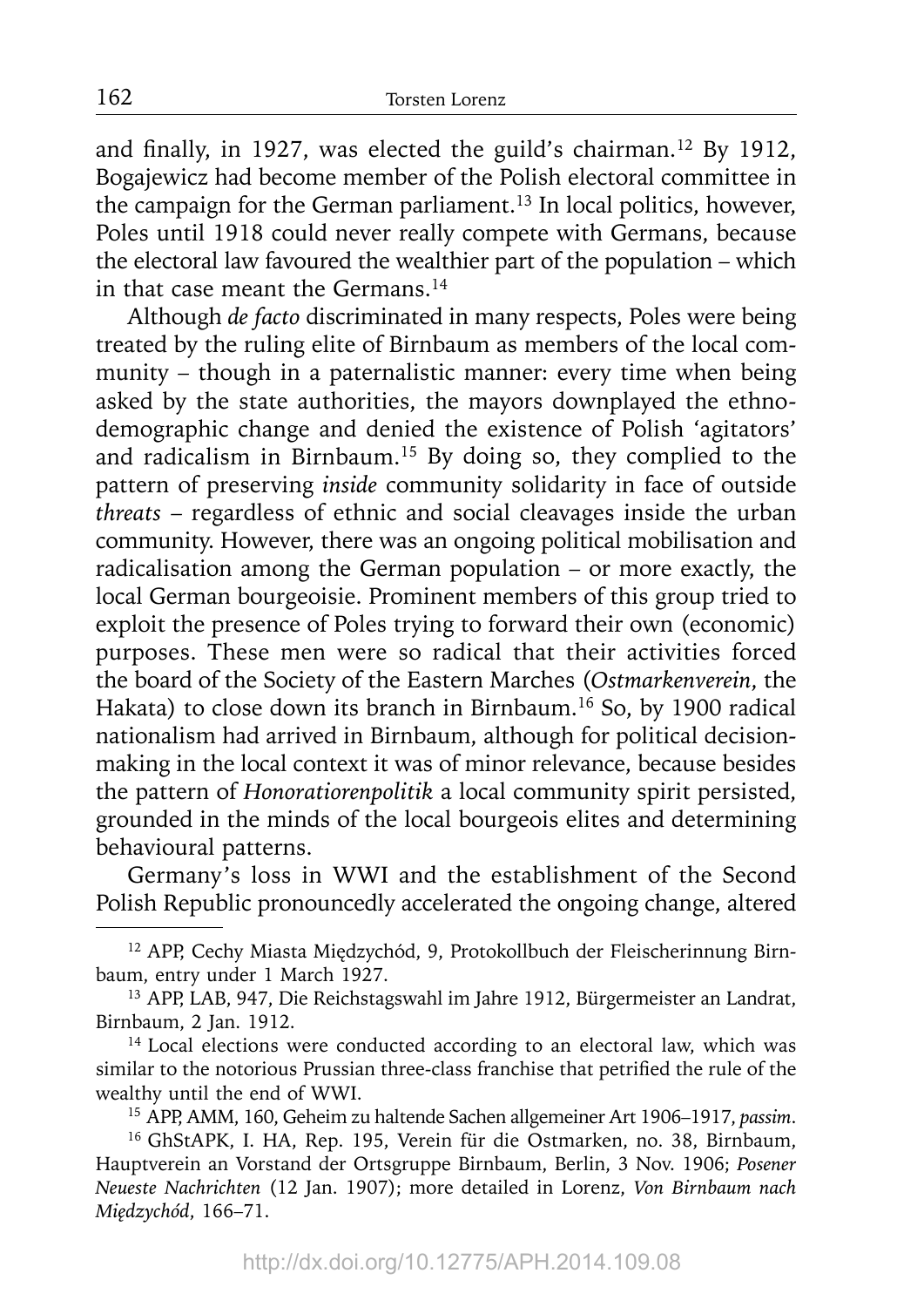the status of the ethnic groups and overthrew the legal, political, and cultural framework for the definition and dissemination of social role expectations. Due to the Versailles Treaty, Międzychód/Birnbaum, located a mere 4 km from the new German-Polish border, became (the westernmost) part of Poland. As a result, those who had been members of the dominant ethnic group turned into members of a 'minority', while those who had belonged to a non-dominant ethnic group became members of the titular nation of the state, which meant the 'majority'. In face of the imminent loss of status, many Germans voluntarily left the town and the adjacent countryside soon after the armistice of November 11, 1918; others chose to opt for German citizenship (they would later have to leave), while the rest preferred to stay.17 While in 1910 the Germans accounted for 85 per cent of Birnbaum's population, by 1921, they only constituted 37 per cent of the town's inhabitants.18 Their number was to further decrease until the autumn of 1925. There were some members of the 'old' bourgeois German elite who decided not to leave: mostly, real estate owners who were reluctant to give up their properties, then within Poland.

The reverse side of this demographic coin was the immigration of Poles, which seems to have started on a smaller scale after the signing of the Versailles Treaty, and continued well beyond the mid-1920s.<sup>19</sup> Thus, the local economy soon became dominated by Polish craftsmen and tradesmen, who  $-$  after a transitional period of about five years, when Germans continued to play a prominent part in the local politics – became the leading force in this sector of public life. These people, who were not less nationalist-minded than a majority of Germans, for the most part came from outside of Międzychód. They did not know the rules of the game, which had been developed in this town over the centuries and which the 'older' Polish members of the local

<sup>&</sup>lt;sup>17</sup> On the process of 'ethnic unmixing', the forces behind it, and the incentives to stay or leave, see Torsten Lorenz, 'Międzychód optiert. Behördenpolitik, Migration und Wandel in einem westpolnischen Landkreis', in Schultz (ed.), *Preußens Osten*, 145–81.

<sup>18</sup> Numbers according to Lorenz, *Von Birnbaum nach Międzychód*, 236.

<sup>&</sup>lt;sup>19</sup> There is virtually no information on Polish immigration to Birnbaum/ Międzychód after WWI. From the available figures, however, it can be assumed that the exchange of population must have been massive, especially between the signing of the Versailles Treaty on June 28, 1919 and the first Polish census of Sept. 30, 1921.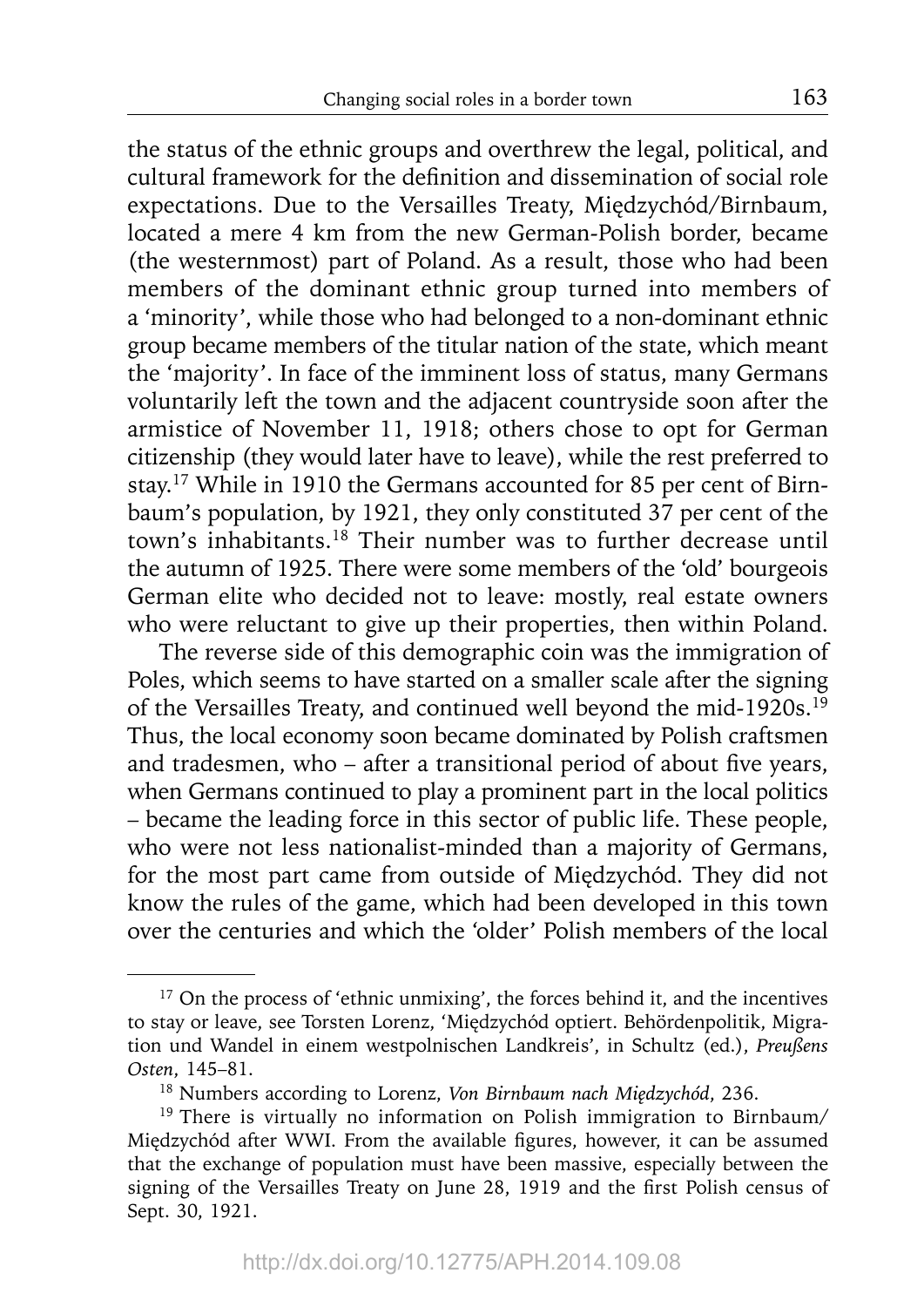society had internalised. Their behaviour plausibly resulted from their social descent, because most of these *homines novi* had advanced from the peasantry only two or three generations earlier. From their newly acquired status as members of the ruling nation, they deduced new role expectations, which stood in stark contrast to those present in the minds of the 'old' townsmen. These different conceptions of the roles that were to be played by the Polish and the German community led to conflicts inside the local society.

#### III

## NEGOTIATING TRANSITION: POLES AND GERMANS IN MUNICIPAL AFFAIRS, 1920–1925

In the first years after Międzychód/Birnbaum was made part of Poland, there were two levels of action of relevance for the development of Polish-German relations in this town: firstly, the national and the regional level, which were controlled by the state administration, and secondly, the local one, which was the playground for bargaining between the two ethnic groups, a process that was relatively unhampered by the state authorities. While the latter had managed, until 1922, to force the Polonisation of most of the administration and public space, the local society was realigning according to the overall pattern whereby Poles formally had to be on top of the civil society's institutions – from professional associations to clubs (and the like), but in general the composition of the leading ethnically mixed institutional bodies reflected a Polish-German compromise. This compromise on the roles to be played by the different ethnic groups was analogous to the nineteenth-century pattern whereby institutions (save for monoethnic ones) were to be headed by Germans, regardless of their ethnic composition. The compromise was negotiated by local activists who had been exponents of municipal self-awareness under the German rule. The 'era of compromise' in municipal affairs, as we might call it, lasted from around 1920 until 1923/4 and was reflected in the civil society institutions and in local politics. I will illustrate this with the help of two examples: a professional society of merchants and municipal politics.

164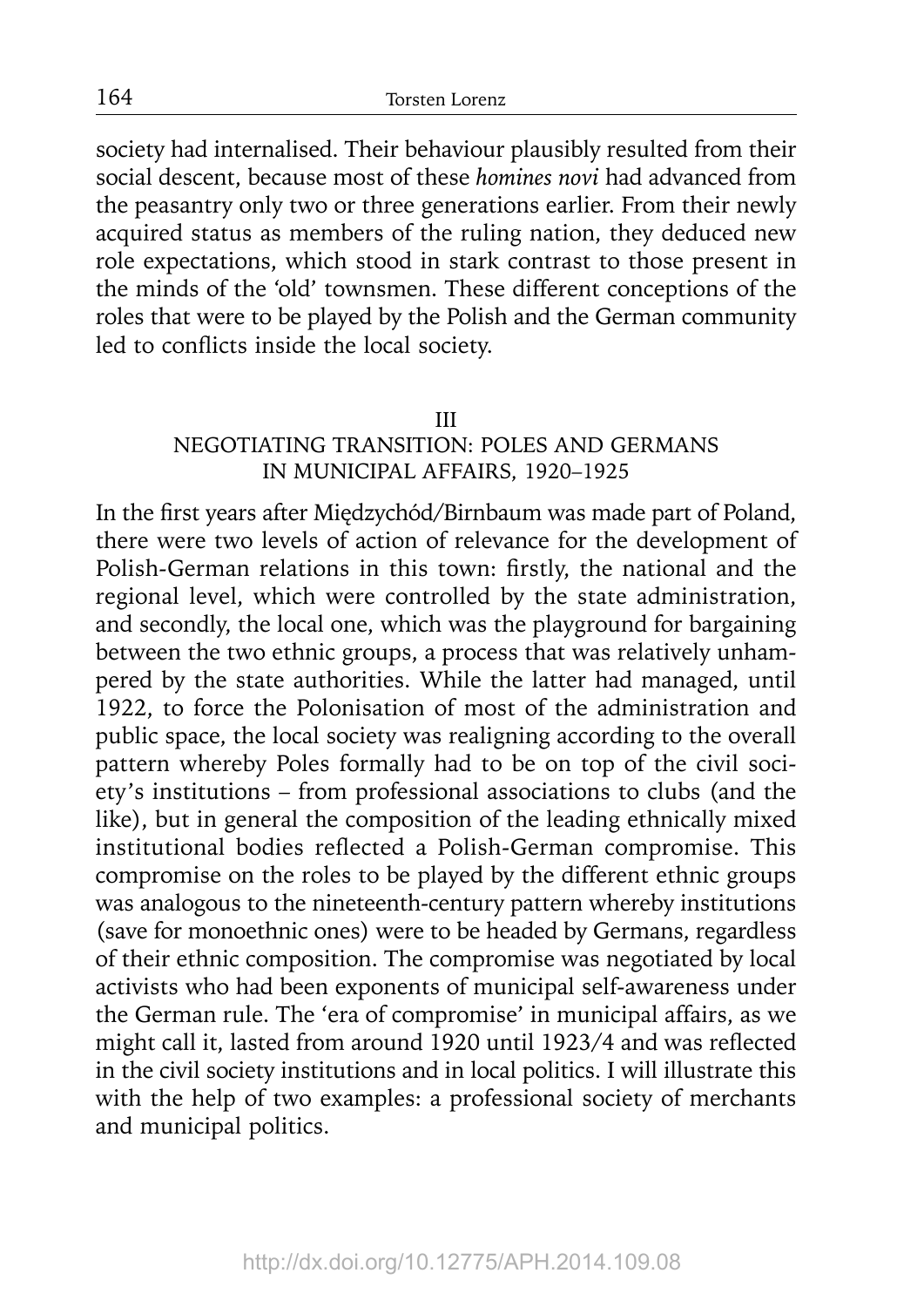*Towarzystwo Samodzielnych Kupców* (Society of Independent Tradesmen)

Taking a cursory look at the local press of Międzychód between the world wars, one might get the impression that a harsh competition was going on between the Poles and the Germans. This impression would not be completely false, because the two Polish newspapers edited in Międzychód in the 1920s were full of slogans like *Swój do swego* ('Each to their own') and admonitions dissuading Poles from buying from shops owned by Germans.<sup>20</sup> These newspapers tried to create an atmosphere of fierce competition and to accelerate economic change in favour of the Polish part of the population by introducing certain patterns of social and economic behaviour, and by suggesting to Poles and Germans different expectations with respect to the parts they were meant to play.

The general impression based on the local sources is, however, that there was much more collaboration than the local press suggests and that certain institutions preserved traditional patterns of cooperative social behaviour, which lasted until Germany's attack on Poland in 1939, though in a form adopted to the new political circumstances and on an ever-decreasing scale. I will illustrate this with the example of what was called the 'Society of Independent Tradesmen'.

Beside the other community-oriented and non-political organisations such as the Voluntary Fire Brigade and the Society for the Beautification of the Town (*Towarzystwo Upiększania Miasta*), the *Towarzystwo Samodzielnych Kupców* (TSK) was unique in the history of Birnbaum/Międzychód. Similar associations of economic character (cooperatives, the *Polskie Towarzystwo Przemysłowe* – a Polish Industrial Society, the German and the Polish agrarian societies) had been established under German rule according to the principle of ethnic segregation.<sup>21</sup> Towards the end of the nineteenth century, role expectations increasingly demanded that people join those associations,

<sup>20</sup> The German *Stadt- und Landbote für die Kreise Międzychód und Szamotuły* was more reluctant, possibly because its owner and editor – Gerhard Buchwald, member of the German bourgeoisie – certainly feared interventions from the Polish authorities, but also because he was an adherent of the Polish-German compromise. The latter might be illustrated by the fact that Buchwald was a prominent member in most associations of a mixed ethnic cast.

<sup>21</sup> See Lorenz, *Von Birnbaum nach Międzychód*, *passim*.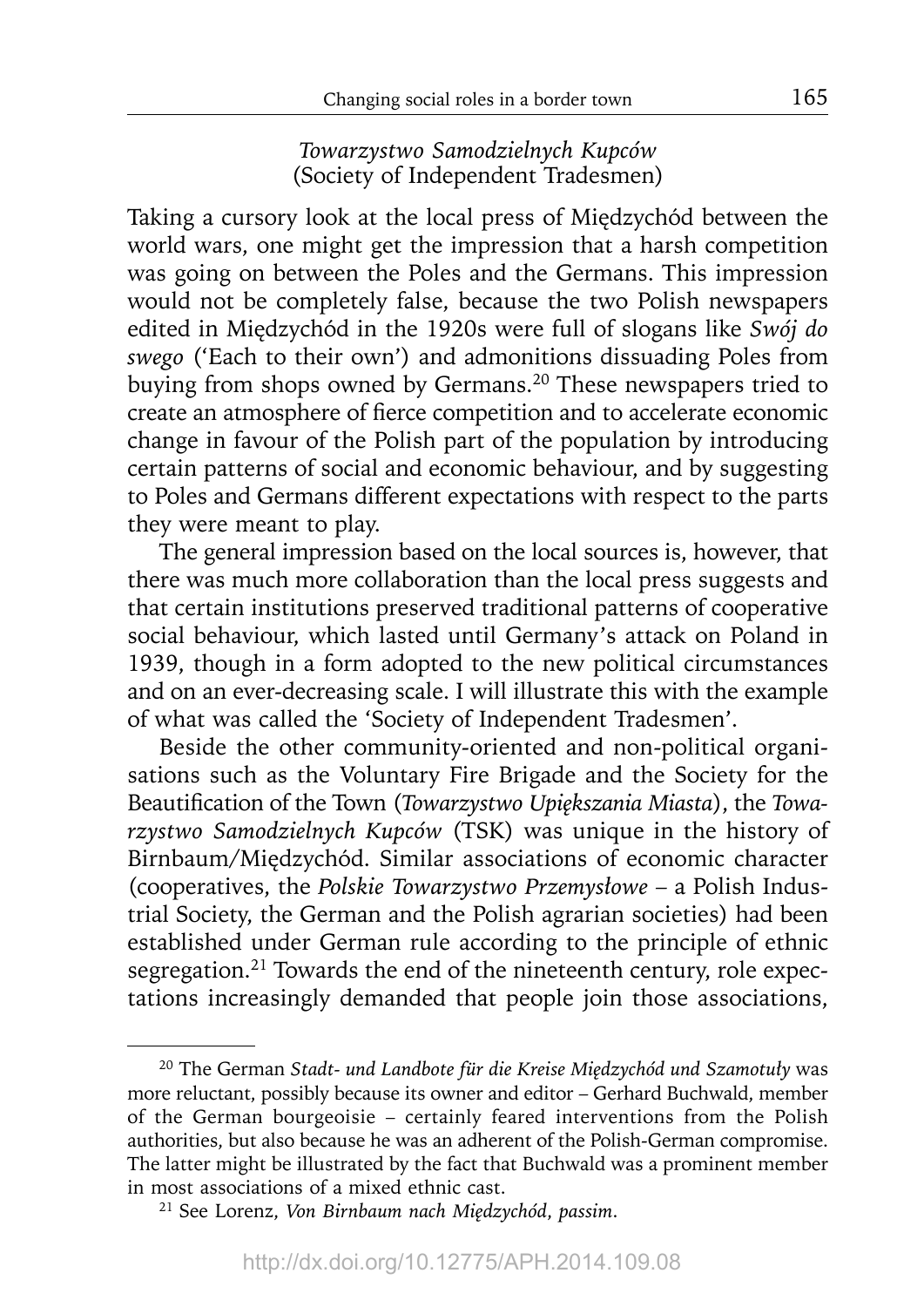which were labelled as belonging to their *own* ethnic groups. The TSK was established at the end of February 1922, when numerous Polish and German tradesmen met at the 'Bristol' Hotel in Międzychód, in order to deliberate on a draft charter for the society.<sup>22</sup> About a week later, TSK members elected a board, whose cast was ethnically mixed: a certain Mr. Włodarczyk, director of the local machinery factory, was elected executive director, and a German textile tradesman named Max Weise was elected his deputy. Four of the remaining posts in the board were assumed by Poles, and the other two, by Germans. The arbitration panel had, for a change, three German and two Polish members. Interestingly, among the latter was Paul Fechner, a German owner of a construction company, whom the authorities considered to be one of the leading German nationalists; beside him was a Polish tradesman Julian Falkowski, editor of the fiercely nationalistic newspaper *Gazeta Międzychodzka*. 23 So, the willingness of the local economic elites to forward their interest independently of their ethnic status outweighed ethnic and economic competition. Interethnic cooperation required, however, that the rules of the game be complied with, and the expectations be met: Germans were expected to conform to the role of a minority, while the leading parts were to be taken by members of the majority. When the minority did not meet the majority's expectations, they were more or less directly forced to accept their secondary role. (I will illustrate this mechanism with another example, of local politics.)

The establishment and activities of the TSK show that the ethnic groups were negotiating a new mode of co-existence, which was pragmatic and reflected their common economic interest. It was very similar to the mode of co-existence before WWI where, for instance, the local Riflemen's Association adhered to an unwritten rule that its champion had to be an ethnic German, even if an ethnic Pole had actually won the contest. To this end, the best German contestant was declared the champion, and the Pole who actually won the title received a secondary honour.<sup>24</sup> The important difference afterwards was that the Poles were the titular group of the state.

<sup>22</sup>*Stadt- und Landbote für die Kreise Międzychód (Birnbaum) und Szamotuły* (hereinafter: SuLB), 28 Feb. 1922.

<sup>23</sup> SuLB, 9 March 1922.

<sup>&</sup>lt;sup>24</sup> I owe this information to Mrs. Ingeborg Felten of Hamburg (based on my notes from an interview with Ingeborg Felten, Hamburg, Nov. 4, 1999).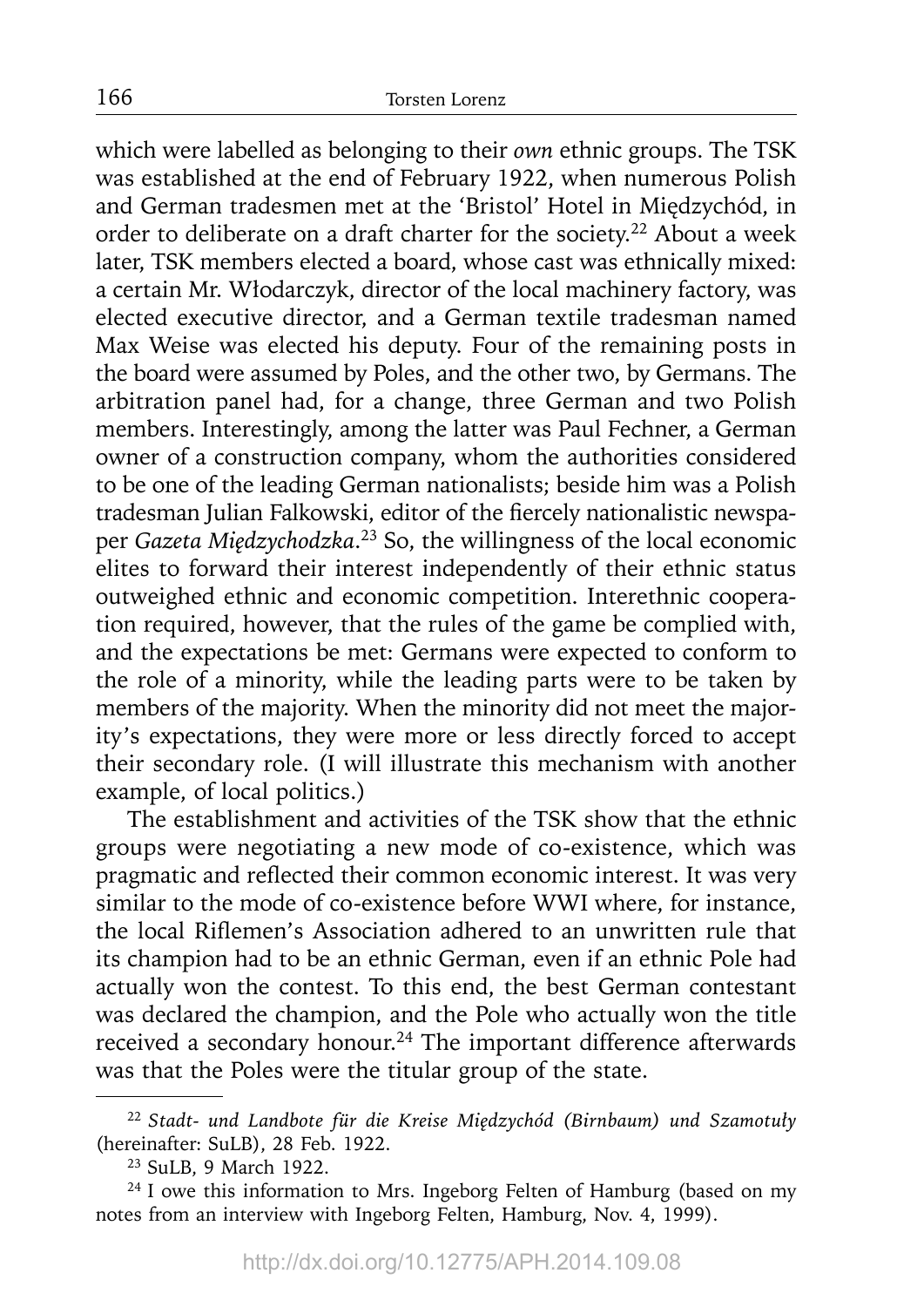Nonetheless, from 1926 onwards the compromise started to erode because of an increasing trend towards institutional segregation. As part of the regional consolidation efforts of the German minority, Germans from Międzychód were increasingly leaving joint associations and founded their 'own' ones, which they linked to the regional network of similar German associations; German tradesmen entered the Association of Trade and Industry ( *Verband für Handel und Gewerbe*, VHG), established in April 1926.<sup>25</sup> Hence, the role patterns which had been dictated by the ethnic peers finally gained the upper hand over those negotiated inside the local community.

The supra-national organisation of the TSK, however, survived in the Society of Christian Tradesmen (*Towarzystwo Kupców Chrześcijańskich*, TKC). The leading posts in the exclusively German VHG and the TKC even in 1938 did not mutually exclude each other. Gerhard Buchwald, for example, was in 1938 head of the VHG and member of the TKC's audit commission, while the German tradesman Gerhard Weigelt was deputy of the TKC and treasurer of the VHG at the same time.26

# Municipal politics

Role expectations and patterns in local politics were very similar, but negotiated more fundamentally, emotionally. This was so because politics was fundamental to the role expectations and self-consciousness of the members of the 'old' and the 'new' ruling nation. In this realm the change of roles in Międzychód is clearly divided into two stages: a transitional period of cooperation on an almost equal basis (1920–5) and a period when municipal politics became dominated by Poles, while Germans were pushed to a marginal position. The hinge between the two stages was a harsh conflict between Poles and Germans over the municipal elections in 1925. The background was provided by the conflict over the future of the 'optant' population, which still had not left for their respective 'homelands'.27 This international

<sup>25</sup> SuLB, 6 Dec. 1928.

<sup>26</sup> SuLB, 8 April 1938.

 $27$  The intentions of Germany and Poland were contrary: while both parties treated Germans in Poland as an argument for a possible revision of the Polish-German frontier, Germany tried to 'keep' as many Germans within Poland as possible, while Poland was interested in 'getting rid of' as much Germans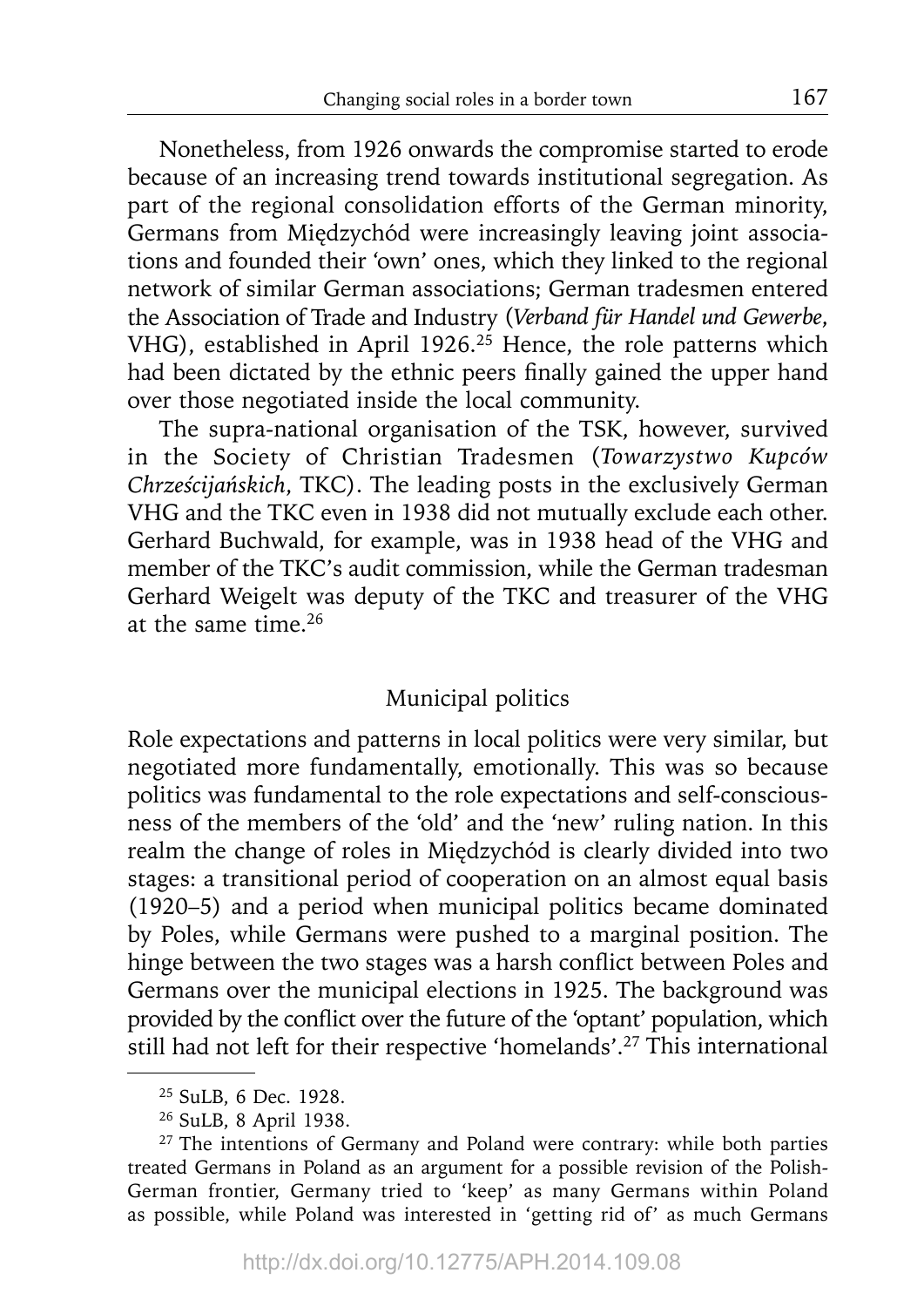conflict was reflected in Międzychód in the rise of emotions and in increasingly fierce debates on which of the ethnic groups was to play a special role in local society.

In the first years under the Polish rule, members of both groups were more prone to political compromise than in the later period. This strive for cooperation found its most pronounced expression in the election to the town council at the end of November 1921 and the election to the county council a few weeks later. The leading representatives of both ethnic groups agreed on setting up joint electoral lists, which contained about a third of German candidates.<sup>28</sup> The 'Kokociński list', as it was called by the contemporaries, was the outcome of the efforts of Ludwik Kokociński, a master tailor from Międzychód.

His biography is another example of how Poles in German Birnbaum met role expectations simultaneously fostering their own professional advance. It is completely different from that of the aforementioned butcher Walenty Bogajewicz. Kokociński showed another understanding of his role in German-dominated society. This tailor agreed, to a larger extent than Bogajewicz, to the rules set by the German majority, and at least partly assimilated to their culture. In contrast to Bogajewicz, Kokociński never engaged in the Polish national movement; instead, he was active in the social realm, for example with the board of a Catholic Church parish, non-political associations, or the Council for the Indigent. Kokociński arrived in Birnbaum in 1876 and got employed at a local tailor's shop. In the 1890s, he opened a textile store, with an annexed made-to-measure tailoring shop. Before WWI he became the head of the local tailor's guild, the only Pole who led a guild at that time.<sup>29</sup>

It can be assumed that Kokociński's advance was at least partly accelerated by his willingness to assimilate. He was married to a woman of German origin. Kokociński's idea of the role a Pole

as possible. The optants – those who had opted for the citizenship of their ethnic homeland – formed part of these Germans being, actually, the most vulnerable group because they lived as citizens of a foreign country in Poland and Germany, respectively, but were to a certain degree protected by the provisions of the Versailles Treaty. For more on this issue, see Lorenz, 'Międzychód optiert'; of the studies in Polish, esp. Marek Stażewski, *Exodus. Migracja ludności niemieckiej z Pomorza do Rzeszy po I wojnie światowej* (Gdańsk, 1998).

<sup>28</sup>*Orędownik Powiatu Międzychodzkiego* (hereinafter: OPM), 78 (1921). 29 SuLB, 9 July 1931.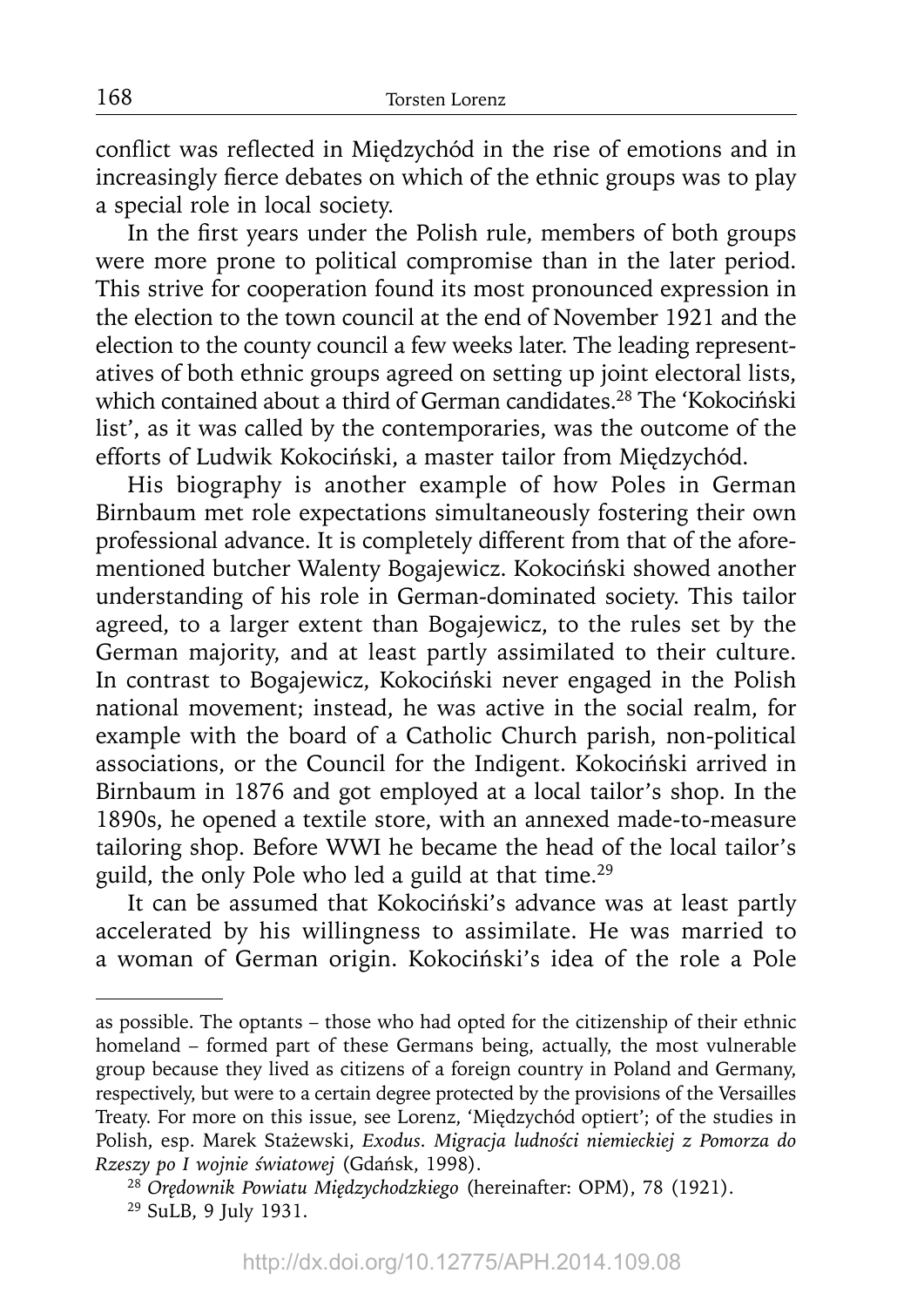should play in a German-dominated society made him, on the one hand, an integrating figure in the years immediately following the war, but on the other suspect to those who arrived in Międzychód immediately after the war. Kokociński's list was, even more than the TSK, a reservoir of highly different characters: radical nationalists from both sides were included in the list.<sup>30</sup> The only feature that bound them together was their social belonging and their adherence to the pattern of *Honoratiorenpolitik*: almost all of them belonged to the bourgeoisie and owned enterprises in Międzychód; some had been members of the town council before the war. The fact that the Kokociński list competed with a list of the National Workers' Party (*Narodowa Partia Robotnicza*, NPR) suggests that the class aspect turned the balance, this time, in favour of supra-ethnic unification instead of ethnic segregation.

It was mainly the eruptive political style of the NPR that brought about a change: while the Kokociński list, with ten of the eighteen seats in the town council of Międzychód (three of whom were taken by Germans), held a majority, the eight members from the NPR ranks, assisted by *Gazeta Międzychodzka*, dictated the style of discussion. Kokociński's men were confronted with the dilemma of what role they ought to play in municipal affairs. In the end, they increasingly voted together with the NPR, acting as Poles, and not as members of a supra-ethnic bourgeoisie. Beginning with the second half of 1924, the decisions voted by the municipal council became more and more anti-German, and several attempts to elect a German as a commission member failed. The German members of the municipal council eventually declined to countersign the protocols.<sup>31</sup> The stage was set for the final act.

The next election for the municipal council on October 4, 1925 was held in the dense atmosphere of international conflict: in order to prevent Poland from expulsing the German optants, who were to leave Poland in summer 1925, Germany had started the 'customs war'. The border-town of Międzychód now became the arena of huge anti-German rallies, which further fuelled ethnic strife.

In face of these developments, the local Polish bourgeoisie ran on two bourgeois lists, while its most prominent members ran for

<sup>30</sup> OPM, 78 (1921).

<sup>31</sup> APP, AMM, 299, Protokolarz Rady Miejskiej 1924–1928, *passim*.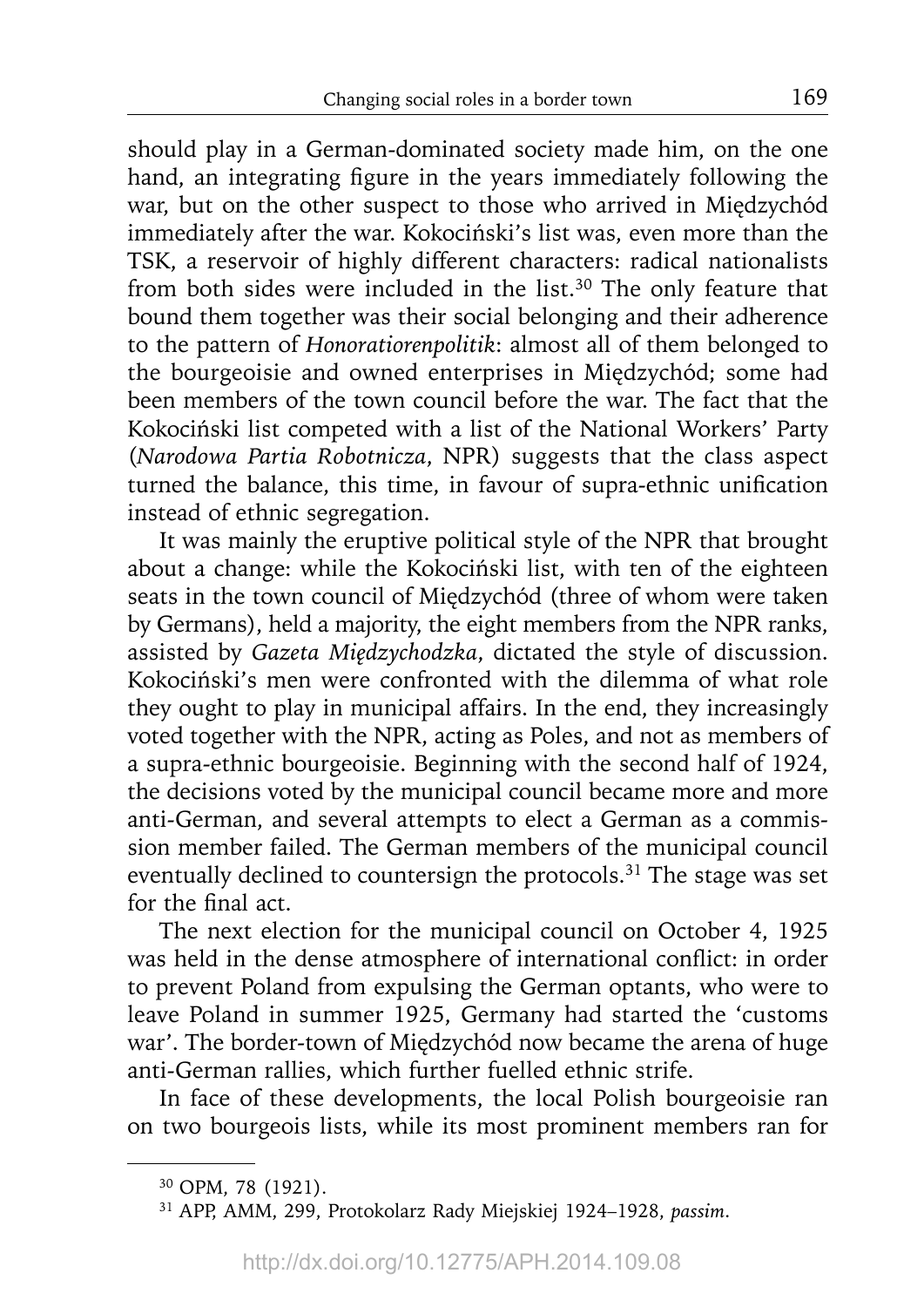the NPR, which by that moment had become an all-integrating force of the Polish community in Międzychód.<sup>32</sup> The electoral campaign of the Polish lists was anti-German and had an object of projection in the unusual figure of Eberhard Wick, a Roman-Catholic priest who was promoted to the leader of the Germans in the municipal council.

The roles Wick played during his lifetime differ from those described earlier. Wick's political profile and national identity were far from being constant. A Catholic priest from Silesia, whom the Polish authorities approached in positive terms, naming him a 'Polish patriot' for his participation in the Third Silesian Uprising (1921), now was criticised for his engagement in favour of the Germans. His ethnic affiliation (not coincidental) was changing and possibly not too far developed. His only loyalty seems to have been his Catholic faith.<sup>33</sup>

Due to their high degree of ethnopolitical mobilisation, Germans managed to win six of the eighteen seats in the municipal elections, which was proportionally a little more than their share of the population. Wick, who headed the German group, was in the following two years stigmatised as a German nationalist by the NPR. Local Polish newspapers wrote that there were rumours he was a German spy.34 Since his election the Polish members of the municipal council tried to revoke his seat, arguing that his citizenship was unclear (during the electoral campaign of 1925, similar attempts to ban the German list for this reason had failed). They finally succeeded, and on April 14, 1927, Wick lost his seat in the municipal council – with eight votes in favour, four against, and four abstentions.<sup>35</sup> While the German group in the municipal council decomposed, Wick continued to live in Międzychód; it was said that he intended to teach Polish among the Poles living in the border region. Then, in 1931, he held a statesupporting speech during a celebration of the parastatal Riflemen's

<sup>&</sup>lt;sup>32</sup> Orę*downik Międzychodzki* (hereinafter: OM), 8 Oct. 1925); see also the candidates' lists in Gazeta Międzychodzka, iii, 108 (16 Sept. 1925).

<sup>&</sup>lt;sup>33</sup> APP, Starostwo Powiatowe Międzychód, 276; Archiwum Archidiecezjalne w Poznaniu (hereinafter: AAP), Konsystorz Arcybiskupi (hereinafter: KA), 16128; SuLB, 30 Nov. 1933; for more on the elections and the Wick case, see Lorenz, *Von Birnbaum nach Międzychód*, 259–64.

<sup>34</sup> SuLB, 6 Jan. 1927; 22 March 1927; 3 April 1927; 21 April 1927.

<sup>35</sup> APP, AMM, 299, Protokolarz Rady Miejskiej 1924–1928, entry for 2 June 1927.